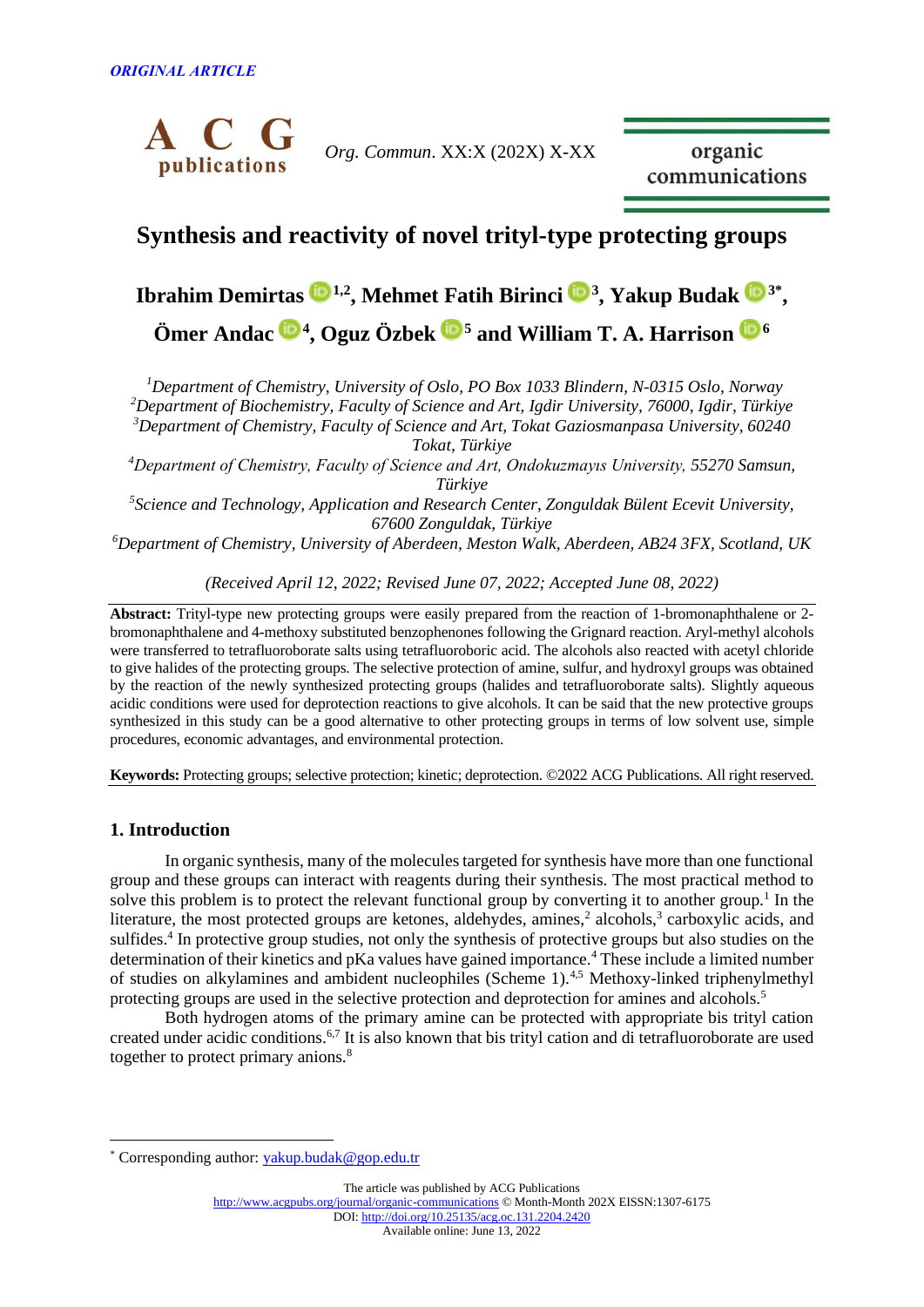

**Scheme 1.** Selective preservation of aminophenols

In the protection process of N-triethylamines, important results have been obtained in kinetic studies for selective protection when one of the substituted trityl groups contains different structures. Kinetic studies for the protection of substituted N-trityl-N-alkylamines<sup>6</sup> and a detailed mechanistic study for the deamination of 4,4'dimethoxytriethylamines under acidic conditions have been reported.<sup>9</sup> These studies have shown that the substitutes are separated more efficiently and without any problems.  $S_N1$ reactions are common and simple in organic reaction mechanisms. Our previous studies have demonstrated that the separation of trityl amines under acidic conditions occurs by a simple  $S_N1$  reaction (Scheme  $1$ ). $<sup>6</sup>$ </sup>

In this work, we report the synthesis of novel bulky protecting groups for selective protection and deprotection of amino, hydroxyl and sulfur groups in different nucleophiles. Both the NH-protecting and S-protecting groups were removed for 1-naphthyl-4,4'-dimethoxytrityl alcohol (1-NDMTr) even in silica gel under acidic conditions, however, a mechanical subtlety in the H-induced detritylation pathway made it much easier to remove group 4,4'-dimethoxytrityl (DMTr) from nitrogen compared to the Tr group.

#### **2. Experimental**

#### *2.1. Chemical Material and Apparatus*

Bromonaphthalene, tetrafluoroboric acid (HBF4), and 4,4'-dimethoxybenzophenone were purchased from Merck. All solvents (Sigma Aldrich) were dried and distilled by standard procedures.  $1H$ – and  $13C$ – NMR spectra were recorded on a Brucker Advance III instrument (400 MHz). FT–IR spectra were obtained by Jasco FT/IR–430 spectrometer. As internal standards served TMS ( $\delta$  = 0.00) for <sup>1</sup>H NMR and ( $\delta$  = 0.00) for <sup>13</sup>C NMR spectroscopy *J* values are given in Hz.

#### *2.2. Procedure for the Synthesis of Naphthlane-methoxy–phenylmethyl alcohol*

To a suspension of Mg (72 mg, 3 mmol) in dry THF (10 mL), a solution of bromonaphthalene (414 mg, 2 mmol) in dry THF (25 mL) was added under Ar, followed by the addition of a small amount of I2. The solution was heated at reflux (65 °C) for 3 h (dark-brown suspension); then, it was cooled to room temperature. For this suspension, a solution of 4,4'-dimethoxybenzophenone (500 mg, 2 mmol) in dry THF (25 mL) was added over 25 min at room temperature, and the mixture was then refluxed for 3 h at 65 °C. After 15 min, the solution was added slowly to ice water (50 mL), followed by the addition of 30 mL of 1M NH<sub>4</sub>Cl. The resulting mixture was extracted with CHCl<sub>3</sub> (3x150 mL). The combined organic extracts were washed with water  $(3x100 \text{ mL})$ , and dried over MgSO<sub>4</sub> and subsequent evaporation of the solvent (30 °C, 20 mmHg) gave alcohol. After removal of the solvent, the crude product was chromatographed on TLC eluted with hexane/CHCl<sub>3</sub> (3:1).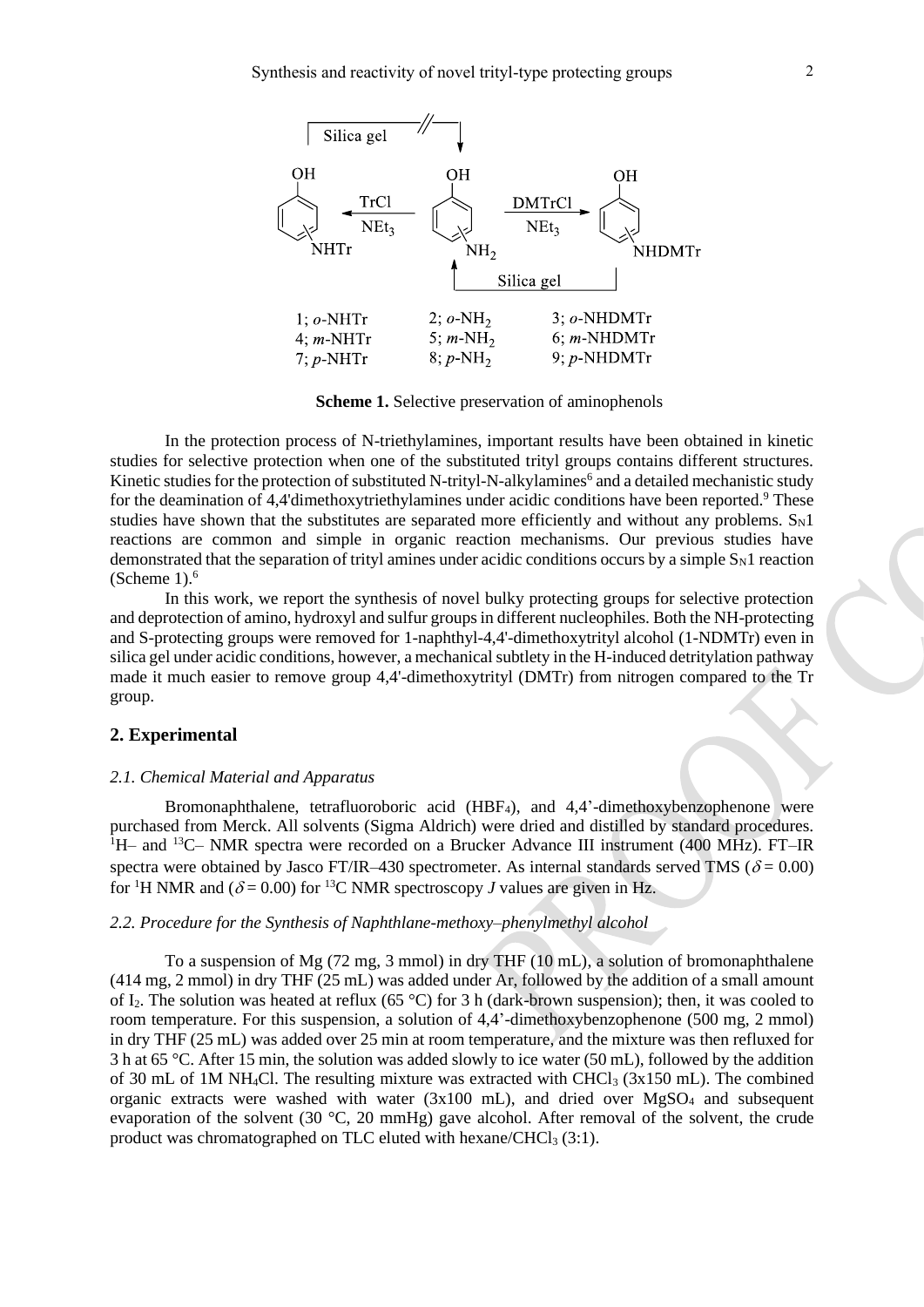#### *2.3. Procedure for Synthesis of Naphthalene-methoxydiphenylmethyl tetrafluoroborate*

A mixture of naphthalene-methoxy–phenylmethyl alcohol (500 mg, 1.4 mmol) in acetic anhydride was added slowly to a solution of tetrafluoroboric acid (HBF4) (122 mg, 1.4 mmol) in ether (25 ml) at room temperature. The mixture was stirred vigorously at 25 °C for 48 h. To the residue, 50 mL of water was added, and the solution was extracted with  $CHCl<sub>3</sub>(3x100$  mL). The organic layer was separated, washed with saturated aqueous  $NaHCO<sub>3</sub>$ , dried over  $Na<sub>2</sub>SO<sub>4</sub>$ , and evaporated to give -Naphthalene-methoxydiphenylmethyl tetrafluoroborate.

#### *2.4. Syntheses of 5'-O-2-Naphthalene-4-monomethoxydiphenylmethylthymidine*

To a stirred solution of 2-naphthalene-4-monomethoxydiphenylmethyl tetrafluoroborate **(6)**  $(0.50 \text{ g}, 1.22 \text{ mmol})$  in 25 ml CHCl<sub>3</sub> the solution of thymidine  $(0.30 \text{ g}, 1.22 \text{ mmol})$  in 5 ml of CHCl<sub>3</sub> was added at 25 °C. To this suspension, a solution of pyridine  $(2 \text{ ml})$  in dry CHCl<sub>3</sub> was then added. The mixture was stirred for 72 h at room temperature. Crude product was purified by column chromatography on silica gel or preparative thin-layer chromatography (TLC) (20x20 cm plates, 2 mm thick) using *n*-hexane /  $CHCl<sub>3</sub>(1:1)$  as eluent.

*2-naphthlane-4,4'-dimethoxy diphenylmethyl alcohol (1)*: Yield: 70%; white crystals; Mp 130-131 <sup>o</sup>C;  $V_{\text{max}}$  (KBr): 3477, 3056, 3001, 2932, 2835, 1608, 1508, 1298, 1250, 1177, 1034, 815, 732 cm<sup>-1</sup>;  $\delta_{\text{H}}$  (300 MHz, CDCl3): = 8.13 (d, *J* = 8.7 Hz, 1H), 7.81 (dd, *J* = 15, 8.2 Hz, 2H), 7.40-7.35 (m, 1H), 7.29-7.23 (m, 2H), 7.19-7.16 (m, 4H), 6.90-6.65 (m, 5H), 3.78 (s, 6H, 2xOCH<sub>3</sub>), 3.27 (s, 1H, OH);  $\delta$ <sub>C</sub> (75 MHz, CDCl<sub>3</sub>):  $\delta = 158.70, 144.68, 139.27, 132.79, 132.45, 129.27, 128.44, 127.60, 127.49, 126.37, 126.27,$ 126.11, 113.69, 81.61, 55.29. Anal. Cald for C<sub>25</sub>H<sub>22</sub>O<sub>3</sub>: C, 81.16; H, 5.89; Found: C, 80.81; H, 5.91.

*2-naphthalene-4,4'-dimethoxydiphenylmethyl tetrafluoroborate (2)*: Yield: 90%; red crystals; Mp 158- 160 °C.  $V_{\text{max}}$  (KBr): 3103, 3060, 2951, 2850, 1579, 1502, 1463, 1377, 1277, 1164, 1056, 920, 851, 764 cm<sup>-1</sup>;  $\delta_H$  (300 MHz, CDCl<sub>3</sub>):  $\delta = 8.06$ -7.96 (m, 4H), 7.81-7.76 (m, 1H), 7.61-7.62 (m, 5H), 7.47-7.44 (m, 1H), 7.34-7.32 (m, 4H), 4.12 (s, 6H, 2xOCH<sub>3</sub>);  $\delta_C$  (75 MHz, CDCl<sub>3</sub>):  $\delta = 193.92, 172.09, 144.35,$ 142.58, 137.30, 136.65, 132.63, 132.42, 132.11, 131.32, 131.04, 129.24, 128.45, 128.09, 117.40, 57.70. Anal. Cald for C<sub>25</sub>H<sub>21</sub>BF<sub>4</sub>O<sub>2</sub>: C, 68.23; H, 4.81; Found: C, 68.13; H, 4.81.

*1-naphthlane-4,4'-dimethoxy diphenylmethyl alcohol (3)*: Yield: 68%; white crystals; Mp 150-152 <sup>o</sup>C. max (KBr): 3496, 3047, 3001, 2954, 2835, 1607, 1506, 1463, 1296, 1244, 1174, 1030, 905, 829, 802, 773, 726 cm<sup>-1</sup>;  $\delta_H$  (300 MHz, CDCl<sub>3</sub>)  $\delta = 8.13$  (d,  $J = 9$  Hz, 1H), 7.84 (dd,  $J = 15$ , 8.2 Hz, 2H), 7.40-7.35 (m, 1H), 7.29-7.23 (m, 2H), 7.20-7.18 (m, 4H), 6.90-6.88 (m, 1H), 6.84-6.81 (m, 4H), 3.77 (s, 6H,  $2xOCH_3$ ), 3.34 (s, 1H, OH); δ<sub>C</sub> (75 MHz, CDCl<sub>3</sub>):  $\delta = 158.49$ , 142.50, 139.55, 134.89, 131.35, 129.15, 128.91, 128.72, 128.16, 127.94, 125.42, 125.20, 124.20, 113.22, 82.76, 55.16. Anal. Cald for C<sub>25</sub>H<sub>22</sub>O<sub>3</sub>: C, 81.10; H, 5.92; Found: C, 81.18; H, 6.03.

*1-naphthalene-4,4'-dimethoxydiphenylmethyl tetrafluoroborate (4)*: Yield: 94%; red crystals; Mp 178- 180 °C. v<sub>max</sub> (KBr): 3103, 2951, 2852, 1606, 1578, 1458, 1372, 1278, 1161, 1059, 913, 852, 782 cm<sup>-1</sup>;  $\delta_H$  (300 MHz, CDCl<sub>3</sub>):  $\delta = 8.28$  (d,  $J = 8.2$  Hz, 2H), 7.97 (d,  $J = 8.2$  Hz, 1H), 7.54-7.49 (m, 6H), 7.42-7.32 (m, 2H), 7.25-7.22 (m, 4H), 4.08 (s, 6H, 2xOCH<sub>3</sub>);  $\delta$ <sub>C</sub> (75 MHz, CDCl<sub>3</sub>):  $\delta$  = 192.56, 172.71, 143.78, 137.83, 137.33, 137.24, 134.05, 133.61, 133.48, 129.04, 128.88, 127.51, 125.63, 125.03, 117.57, 57.50. Anal. Cald for C<sub>25</sub>H<sub>21</sub>BF<sub>4</sub>O<sub>2</sub>: C, 68.23; H, 4.84; Found: C, 68.14; H, 4.71.

*2-naphthlane-4-monomethoxy diphenylmethyl alcohol (5)*: Yield: 72%; white crystals; Mp 163-165 <sup>o</sup>C.  $V_{\text{max}}$  (KBr): 3475, 3057, 2958, 2933, 2835, 1607, 1508, 1251, 1179, 1034, 819, 749, 702 cm<sup>-1</sup>;  $\delta_{\text{H}}$  (300 MHz, CDCl<sub>3</sub>)  $\delta$  = 7.86-7.76 (m, 4H, H-4'', 5'', 6'', 7''), 7.52-7.48 (m, 3H, H-8'' 2'', 3''), 7.39-7.26 (m, 7H, H-2, 3, 4, 5, 6, 2', 6'), 6.89-6.86 (m, 2H, H-3', 5'), 3.81 (s, 3H, OCH<sub>3</sub>), 3.06 (s, 1H, OH); δ<sub>C</sub> (75 MHz, CDCl<sub>3</sub>):  $\delta$  = 159.28 (C4'), 147.59 (C1'), 145.153 (C1), 139.71 (C1''), 133.39 (C9''), 133.08 (C10''), 130.00 (C3, 5), 129.05 (C2, C6), 128.62, 128.56, 128.22, 128.09, 127.84, 127.09, 127.06, 126.75, 126.71, 113.90, 82.51, 55.77. C<sub>24</sub>H<sub>20</sub>O<sub>2</sub>: C, 84.61; H, 5.98; Found: C, 84.71; H, 5.85.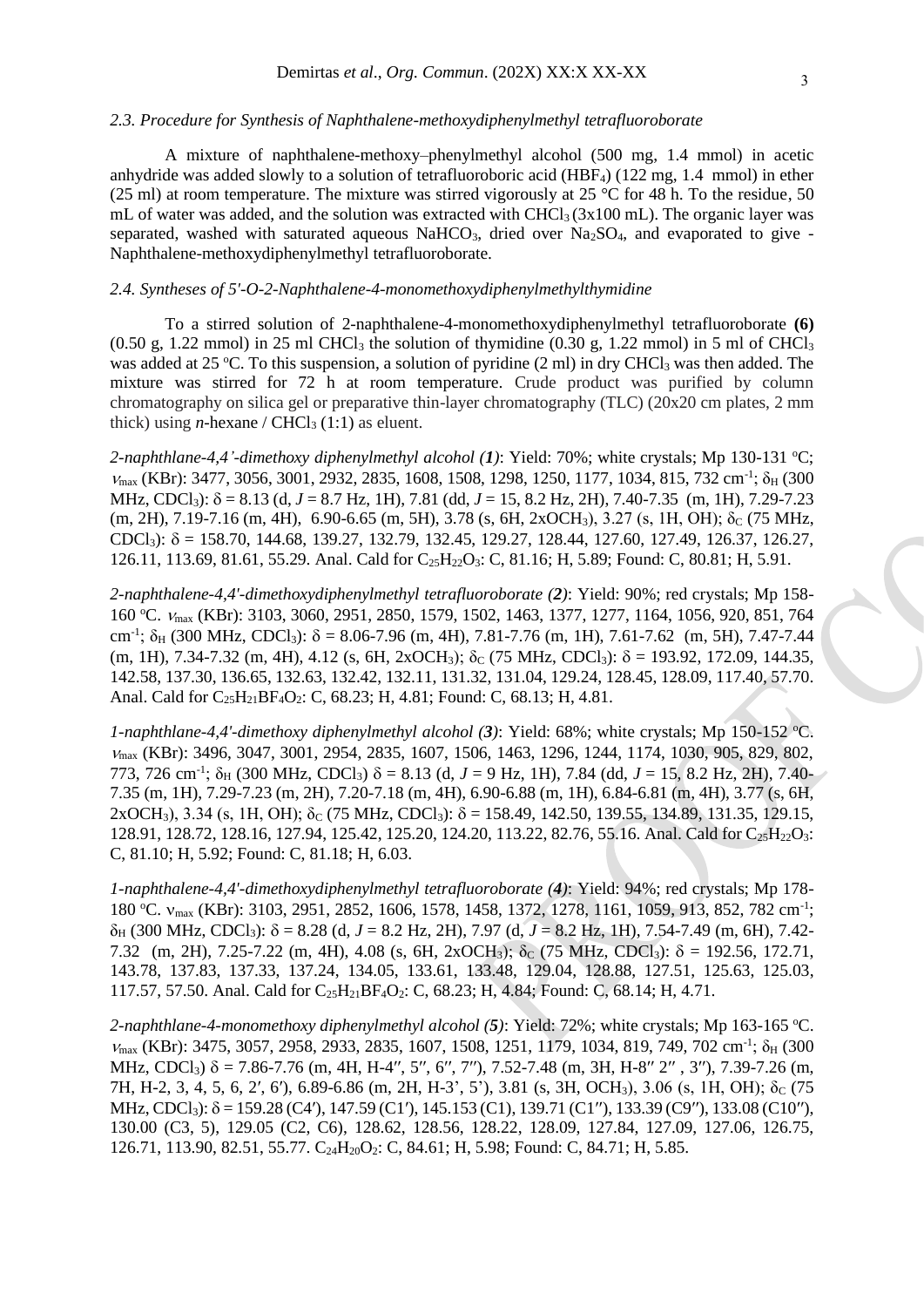*2-naphthalene-4-monomethoxydiphenylmethyl tetrafluoroborate (6)*: Yield: 92%; red crystals; Mp 185- 186 °C.  $V_{\text{max}}$  (KBr): 3060, 2978, 1601, 1584, 1462, 1381, 1300, 1178, 1063, 852, 756, 702 cm<sup>-1</sup>; δ<sub>H</sub> (300 MHz, CDCl<sub>3</sub>):  $\delta = 8.09 - 8.021$  (m, 3H), 7.98-7.93 (m, 2H), 7.81-7.62 (m, 6H), 7.47-7.41 (m, 5H), 4.19 (s, 3H, OCH<sub>3</sub>);  $\delta_c$  (75 MHz, CDCl<sub>3</sub>);  $\delta = 197.42, 175.67, 144.74, 141.41, 139.17, 138.66, 138.38,$ 137.81, 136.70, 133.39, 133.05, 132.32, 131.63, 131.47, 129.60, 129.53, 128.51, 128.05, 118.69, 58.33. Anal. Cald for C<sub>24</sub>H<sub>19</sub>BF<sub>4</sub>O: C, 70.25; H, 4.697; Found: C, 70.21; H, 4.59.

*1-naphthlane-4-monomethoxy diphenylmethyl alcohol* (7): Yield: 65%; white crystals; Mp 149-151 °C.  $V_{\text{max}}$  (KBr): 3473, 3055, 2956, 2933, 2835, 1607, 1509, 1249, 1178, 1033, 801, 779, 748 cm<sup>-1</sup>;  $\delta_{\text{H}}$  (300 MHz, CDCl3) = 8.07 (d, *J* = 8.7 Hz, 1H, H-8ʹʹ), 7.82-7.74 (m, 2H, H-4ʹʹ, 5ʹʹ), 7.39-7.34 (m, 2H, H- 6ʹʹ, 7ʹʹ), 7.29-7.14 (m, 9H, H-2, 3, 4, 5, 6, 2ʹ, 6ʹ, 2ʹ, 3ʹʹ), 6.86-6.78 (m, 2H, H- 3ʹ, 5ʹ), 3.78 (s, 3H, OCH3), 3.20 (s, 1H, OH);  $\delta_c$  (75 MHz, CDCl<sub>3</sub>):  $\delta = 158.97$  (C4'), 147.73 (C1'), 142.86 (C1), 139.72 (C1''), 135.38 (C9ʹʹ), 132.91 (C10ʹʹ), 129.644, 129.41, 129.18, 128.59, 128.44, 128.34, 128.13, 127.44, 125.88, 125.64, 124.57, 113.67 (C3', C5'), 83.36 (C-OH), 55.40. C<sub>24</sub>H<sub>20</sub>O<sub>2</sub>: C, 84.61; H, 5.95; Found: C, 84.69; H, 5.94.

*1-naphthalene-4-monomethoxydiphenylmethyl tetrafluoroborate (8)*: Yield: 96%; red crystals; Mp 173- 175 °C.  $V_{\text{max}}$  (KBr): 3059, 2975, 1601, 1582, 1508, 1450, 1303, 1253, 1066, 1029, 803, 781, 701 cm<sup>-1</sup>;  $\delta_H$  (300 MHz, CDCl<sub>3</sub>):  $\delta$  = 8.35 (d, *J* = 7.8 Hz, 1H), 7.99-7.97 (m, 2H), 7.89 (m, 1H), 7.73-7.68 (m, 1H),  $7.65-7.61$  (m, 3H),  $7.54-7.45$  (m, 5H),  $7.36-7.31$  (m, 1H),  $7.24-7.20$  (m, 2H),  $4.22$  (s, 3H, OCH<sub>3</sub>);  $\delta_C$  (75 MHz, CDCl<sub>3</sub>): δ = 196.34, 177.27, 147.76, 146.83, 140.20, 140.11, 138.93, 138.74, 137.82, 134.66, 134.09, 133.76, 130.05, 129.29, 127.77, 125.93, 125.30, 119.26, 119.12, 58.78. Anal. Cald for C24H19BF4O: C, 70.27; H, 4.67; Found: C, 70.24; H, 4.78.

*1-(chlorobis(4-methoxyphenyl)methyl)naphthalene (9)*: Yield: 82%; white crstall; Mp 163-164 ºC, max  $(KBr): 3048, 3001, 2952, 1607, 1579, 1508, 1462, 1297, 1251, 1178, 1033, 835, 804, 783, 737 cm<sup>-1</sup>; \delta<sub>H</sub>$  $(300 \text{ MHz}, \text{CDCl}_3)$ :  $\delta = 8.12$  (d,  $J = 8.7$  Hz, 1H), 7.85-7.77 (m, 2H), 7.43-7.38 (m, 1H), 7.26-7.17 (m, 6H), 6.85-6.74 (m, 5H), 3.81 (s, 6H, 2xOCH<sub>3</sub>);  $\delta$  (75 MHz, CDCl<sub>3</sub>);  $\delta$  = 160.46, 143.93, 140.34, 137.02, 134.69, 132.46, 130.81, 129.71, 128.79, 128.72, 128.64, 125.57, 125.05, 113.57, 77.42, 55.52. Anal. Cald for C<sub>25</sub>H<sub>21</sub>CIO<sub>2</sub>: C, 77.21; H, 5.44; Found: C, 77.30; H, 5.39.

*1-(chloro(4-methoxyphenyl)(phenyl)methyl)naphthalene (10)*: Yield: 85%; white cryslall; Mp 136-139  $^{\circ}$ C,  $V_{\text{max}}$  (KBr): 3054, 2945, 2833, 1617, 1509, 1444, 1293, 1256, 1184, 1035, 814, 735 cm<sup>-1</sup>;  $\delta_{\text{H}}$  (300 MHz, CDCl3): = 8.16-8.13 (d, *J* = 8.7 Hz, 1H), 7.85-7.80 (t, *J* = 6.0 Hz, 2H), 7.43-7.38 (m, 1H), 7.34- 7.25 (m, 6H), 7.22-7.20 (m, 3H), 6.84-6.81 (m, 2H), 6.77-6.75 (m, 1H), 3.81 (s, 3H, OCH<sub>3</sub>);  $\delta_c$  (75 MHz, CDCl<sub>3</sub>): δ = 160.00, 143.97, 137.20, 134.77, 132.03, 131.12, 130.59, 130.92, 129.43, 128.95, 128.75, 128.72, 128.66, 127.99, 125.52, 123.99, 113.43, 80.88, 55.44. Anal. Cald for C<sub>24</sub>H<sub>19</sub>CIO: C, 80.33; H, 5.34; Found: C, 80.43; H, 5.24.

*O-5'-(2-naphthalene-4-monomethoxydiphenylmethyl)thymidine (11)*: Yield 45%; pale yellow crystall; Mp 192-195 °C,  $v_{\text{max}}$  (KBr): 3251, 3051, 2948, 2833, 2716, 1740, 1705, 1502, 1453, 1323, 1223, 1105, 821, 734 cm<sup>-1</sup>;  $\delta_H$  (400 MHz, CDCl<sub>3</sub>):  $\delta = 9.25$  (s, CO–NH–CO, 1H),  $\delta = 7.92$  (s, 1H),  $\delta = 7.77$ -7.71 (m, 3H), 7.61-7.59 (m, 1H), 7.46-7.40 (m, 5H), 7.34-7.20 (m, 7H), 6.85-6.82 (m, 2H), 6.45-6.40 (m, 1H), 4.59-4.58 (m, 1H), 4.09-4.07 (m, 1H), 3.76 (s, 3H, OCH3), 3.50-3.38 (m, 2H), 2.97 (s, 1H), 2.47-2.27  $(m, 2H), 1.39$  (s, 3H, -CH<sub>3</sub>);  $\delta$ <sub>C</sub> (75 MHz, CDCl<sub>3</sub>):  $\delta$  = 164.09, 159.32, 150.69, 144.18, 141.51, 137.07, 135.99, 135.23, 133.18, 132.79, 128.79, 128.64, 128.51, 128.16, 127.86, 127.48, 126.99, 126.84, 126.74, 113.80, 111.64, 87.77, 86.46, 85.14, 76.99, 72.84, 64.26, 55.68, 41.40, 12.19. Anal. Cald for C34H34N2O6: C, 72.07; H, 6.04; Found: C, 71.92; H, 6.12.

#### **3. Results and Discussion**

There are studies on the synthesis of various trityl derivatives in the literature.<sup>10</sup> In this study, we focused on the synthesis of new protecting groups with higher reactivity towards alcohols, amines, and thiols as selective protection. The newly synthesized protecting groups were characterized by spectroscopic methods (<sup>1</sup>H-, <sup>13</sup>C-NMR, FT-IR and Elemental analysis). In addition, 1-NDMTrOH was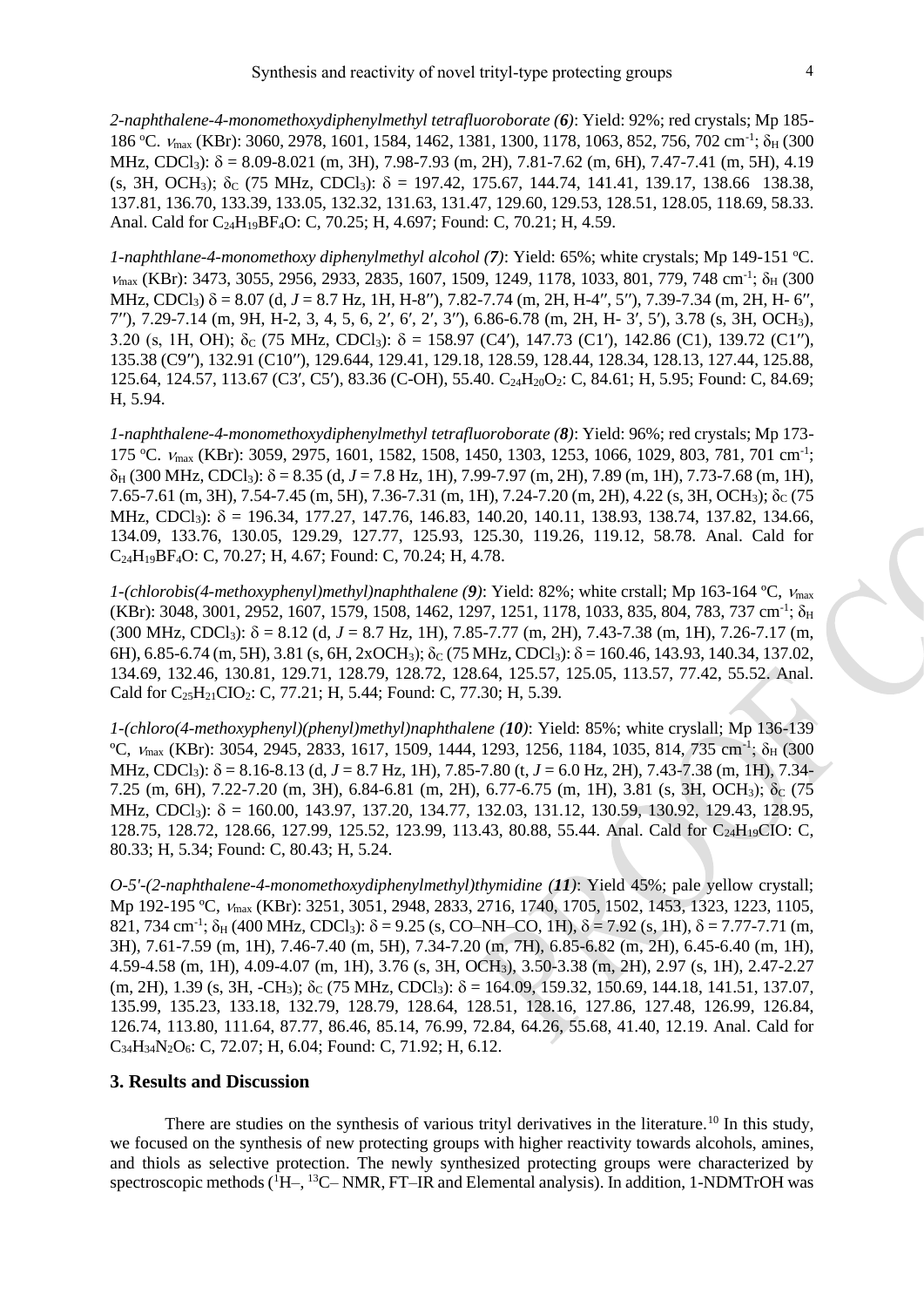obtained with a crystalline compound and characterized by crystallography (Figure 1). The new protecting groups have been used for the selective protection of alcohols, amines, and thiols.



**Figure 1.** Molecular structure of 1-NDMTrOH showing the atom numbering scheme (40% thermal ellipsoids).

Paramethoxytriphenylmethyl was used as the protecting group. To make the reaction selective, naphthalene, a bulkier group, was replaced with one of the phenyl rings of triphenylmethyl chloride. The selective protection methods were investigated in compounds with  $-OH$ ,  $-S$  and  $-NH<sub>2</sub>$  groups of the new protective group obtained. In amphoteric compounds containing hydroxyl and amine groups, it has been observed that the  $-NH_2$  group is primarily protected because it is more effective than the  $-OH$ group in terms of nucleophilic properties. The  $-NH<sub>2</sub>$  group is protected before one mole of protector and one mole of amphoteric reactant react as in this selective protection method. The  $-NH<sub>2</sub>$  group is protected by the newly synthesized group to selectively protect and easily remove it. Then, the molecule was purified on silica gel by protecting it with triphenylmethyl chloride, which is difficult to remove, with the –OH group. The molecule, which was easily removed during purification, was separated, and thus the –OH group with lower nucleophilic strength was preserved.

We investigated an alternative procedure for selective protection using 4,4'-dimethoxy-trityl and unsubstituted trityl groups (Scheme 1). This method was considered superior to the previously used method in that it could be carried out under trityl or methoxy-substituted trityl groups. The procedure was first investigated using 4,4',4''-trimethoxytrityl alcohol (TMTrOH) and trityl alcohol (TrOH), which gave 99% and 60% yields of tetrafluoroborates of (substituted) trityl cations, respectively. Naphthyldiphenylmethyl alcohol was also subjected to the same procedure.

A dark brown color was observed upon the addition of HBF4, which was identified as tetrafluoroborate salts as stable cations by  ${}^{1}H_{-}$  and  ${}^{13}C_{-}$  NMR spectra with careful spectroscopic identification. The halides were obtained by the reaction of alcohols and acetyl chloride. The total yield of tetrafluoroborate salts and halides were about 95% and 85%, respectively. The protecting groups were synthesized as halides (chloride) and salts (tetrafluoroborate) in relatively high yields as shown in Scheme 2.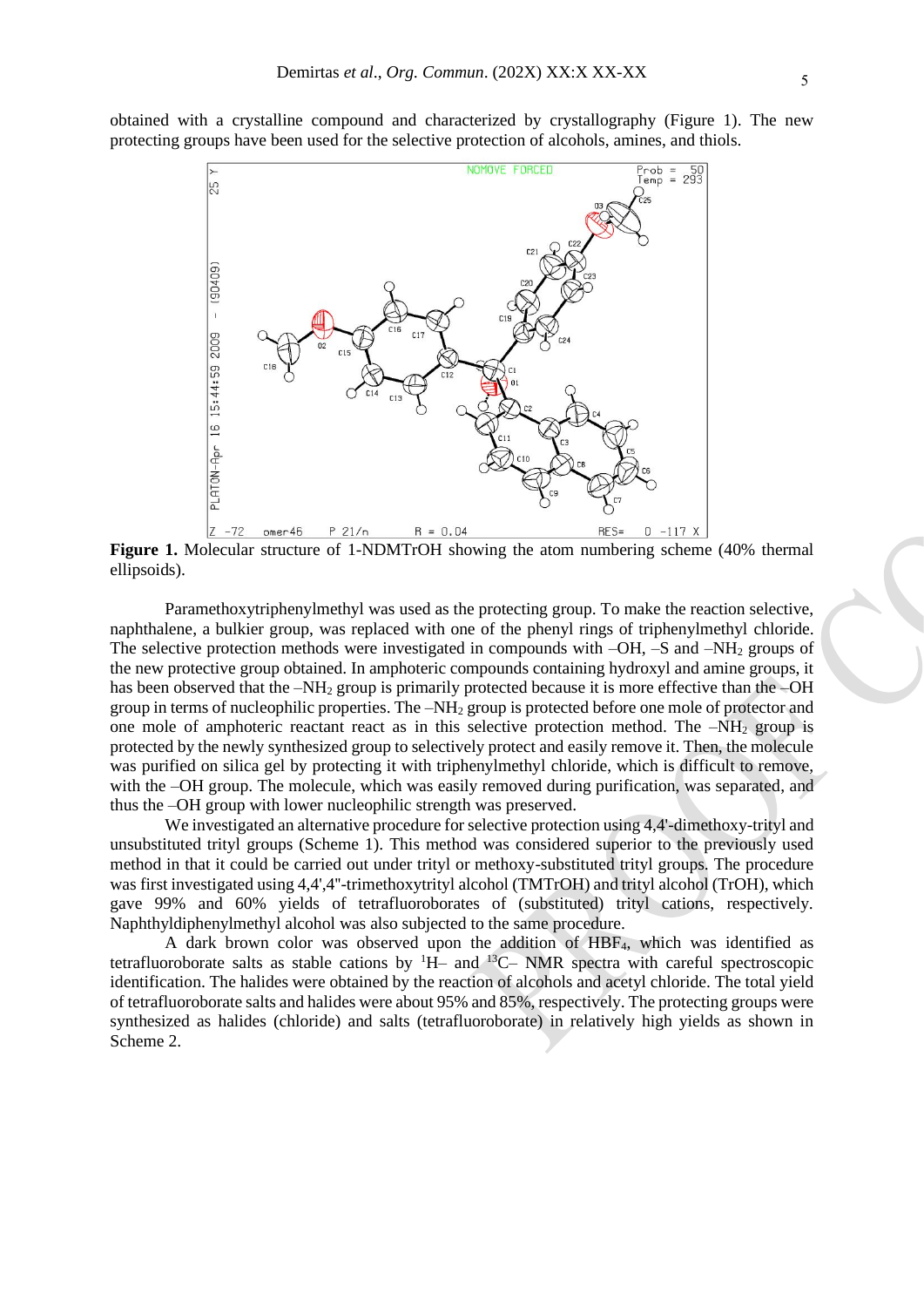

**Scheme 2.** Synthesis of protecting groups

#### *3.1. Protection of Thymidine with 2-Naphthalene-4-monomethoxydiphenylmethyl tetrafluoroborate (2- NMMTrBF4)*

Protection of 5'-hydroxyl thymidine was achieved by reacting newly synthesized 2-NMMTrBF<sup>4</sup> with thymidine as shown in Scheme 3. The yield of the title compound is 45%. The identity of the product was confirmed by comparing the  $H$ – and  $H$ <sup>13</sup>C– NMR spectra with the spectra of the reactants (thymidine and 2-NMMTr).



**Scheme 3.** Protection of Thymidine with 2-naphthalene-4-monomethoxydiphenylmethyl tetrafluoroborate (2-NMMTrBF4) (**6**)

#### *3.2. Selective Protection of Hydroxyl with 2-NMMTrBF<sup>4</sup>*

The tetrafluoroborate salt of 2-NMMTr was reacted with ethanolamine according to the procedure in the literature to give N-2-NMMTr-ethanolamine.<sup>6</sup> The 2-ethanolamine was treated with TrCl and, to protect hydroxyl group and 2-NMMTr, it was decomposed with aqueous perchloric acid to give O-Tr-2-ethanolamine (Scheme 4).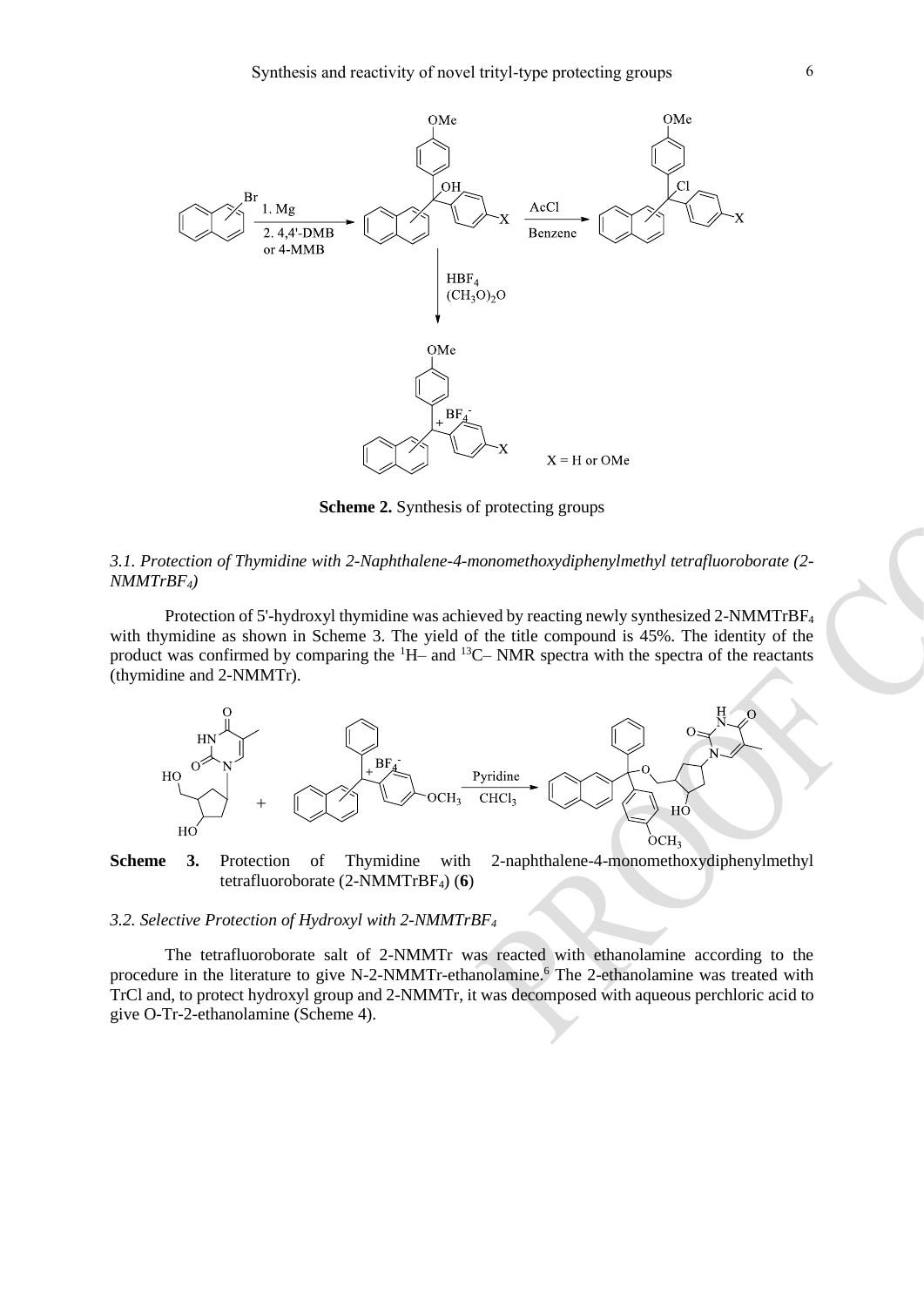

**Scheme 4.** Selective protection of hydroxyl with 2-NMMTrBF<sup>4</sup>

The N-protected thioethanolamine was synthesized by the reaction of 1-NMMTrCl with thioethanolamine (Scheme 5). The FT–IR, elemental analysis, <sup>1</sup>H– and <sup>13</sup>C– NMR of N-Trthioethanolamine were in complete agreement with the proposed structure.



**Scheme 5.** The reaction of 1-NMMTrCl with thioethanolamine

According to our literature search, it was determined that the main compounds synthesized and other compounds in which *p*-methoxy-substituted trityl protecting groups were first synthesized were also known. It seems possible to make many applications related to the compounds synthesized in this study. Simple trityl chlorides, NMMTrCl, NDMTrCl, and tetrafluoroborate salts were synthesized with higher efficiency by adding a single trityl group to nitrogen and sulfide which are the most commonly used ambident nucleophile. The fact that the obtained compounds have extremely high protective properties, that they show specific properties to many compounds, and are obtained at temperatures lower than room temperature makes this study important. It is possible to obtain trityl groups to be used as protectors simply and easily. However, they cannot be easily removed from the medium after the reaction is over. For this, stronger acidic conditions are required. Since they are prepared with appropriate tetrafluoroborates, the p-methoxy-linked groups used in this study may be easily removed in very moderate conditions. Furthermore, in this study, it was seen that the removal of trityl groups containing nitrogen groups requires stronger acidic conditions compared to trityl groups containing sulfide. It can be stated that protective groups reported in this study can be a good alternative to other protective groups in terms of lower solvent use, simple procedures, economic advantages, and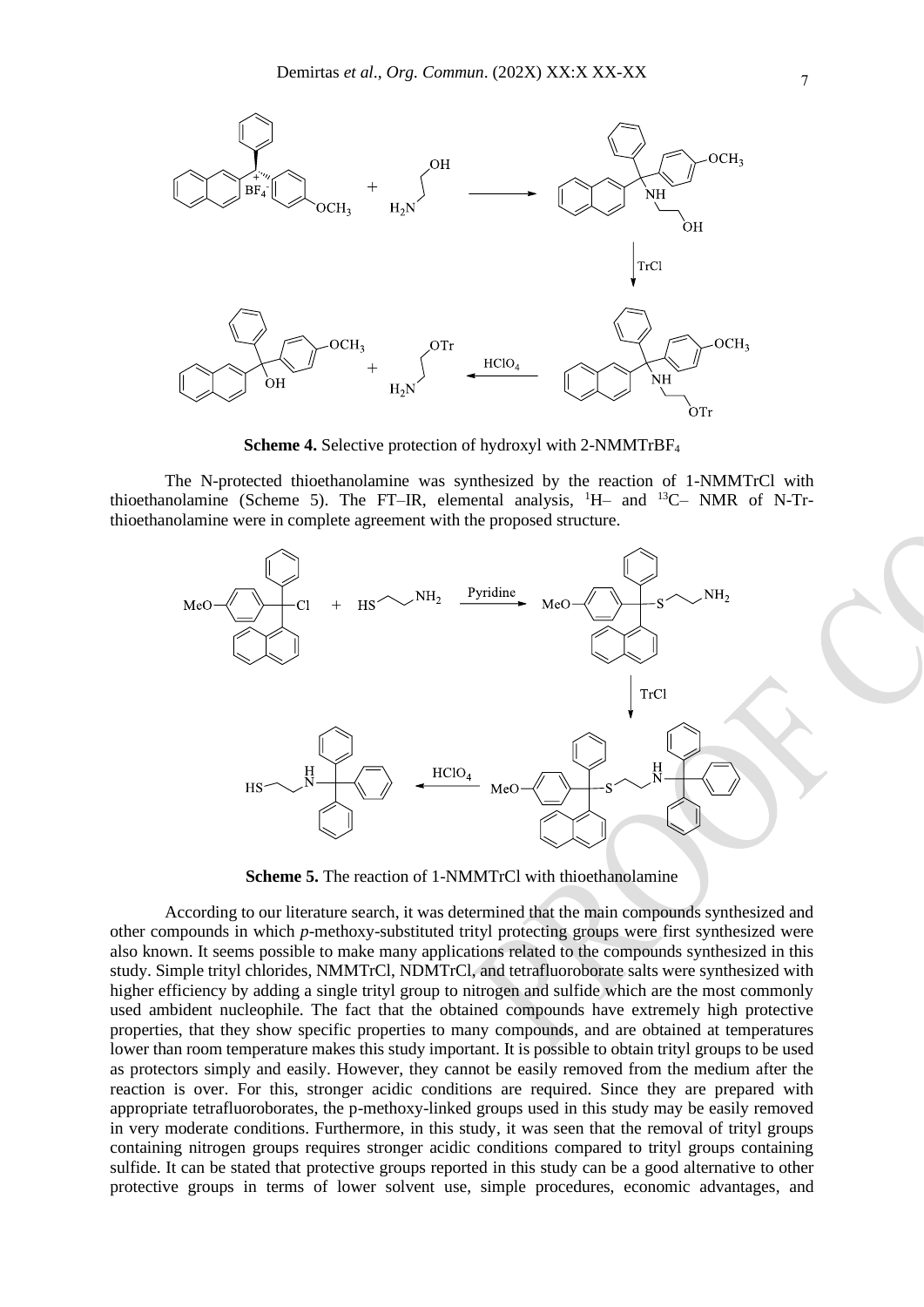environmental protection properties. The chemical shift values in <sup>1</sup>H– NMR spectrums of the protons in the phenyl ring of the synthesized compounds are in concordance with the similar structures in the literature. The peak numbers in the <sup>13</sup>C– NMR spectra of the structures coincide with the carbon numbers in the compounds.

#### *3.3. Kinetics*

The preliminary kinetic investigation showed that the decomposition of sulfur with 1-NMMTr is not very fast to follow at room temperature. The deprotection reaction with aqueous perchloric acid was obtained in a different time period (Figure 2). The reaction is time-dependent and acid-catalyzed. However, the second substituted methoxy group would be much faster to follow in UV/Vis spectrophotometer. The kinetics of the reaction between tetrafluoroborate salts of protecting groups and methanol was studied using NMR spectroscopy. However, the low-temperature reaction in NMR resulted in equilibrium and was not completed under our conditions.



**Figure 2.** Spectra of the reaction mixture of S-1-NMMTr-2-mercaptoethanol in acid concentrations,  $(HClO<sub>4</sub>, 1M)$  at a different time to give 1-NMMTr<sup>+</sup>

#### **4. Conclusion**

In this study, selective protection of functional groups such as nitrogen, oxygen and sulfur with a bulky and stable protecting group was investigated. The results described in this paper lead us to recommend the wider use of NMMTrCl and NDMTrCl (preferably, NMMTrBF<sup>4</sup> and NDMTrBF4) protecting groups for primary and secondary amino and sulfur groups in ambident nucleophiles in the presence of hydroxyl groups. The trityl reacted only with -NH<sup>2</sup> of ethanolamine and -HS of thioethanolamine, and also tetrafluoroborate forms react with ethanolamine and thioethanolamine, then hydrolyze with HClO4, and pyridine easily, thus the study is a useful and stereoselective method. As a result, the new protecting groups can be used for good protection and easy deprotection. These groups are not only easily removable from protected atoms but are also selective.

#### **Acknowledgements**

The authors thank Gaziosmanpasa University (BAP 2005/51), State Planning Organization, Turkey (DPT 2003K120510), and Norwegian government for the grants. The authors would like to thank Prof. Per Kolsaker, who, unfortunately, is no longer with us, for his contribution to this study.

**ORCID** Ibrahim Demirtas[: 0000-0001-8946-647X](https://orcid.org/0000-0001-8946-647X) Mehmet Fatih Birinci: [0000-0003-1616-052X](https://orcid.org/0000-0003-1616-052X)